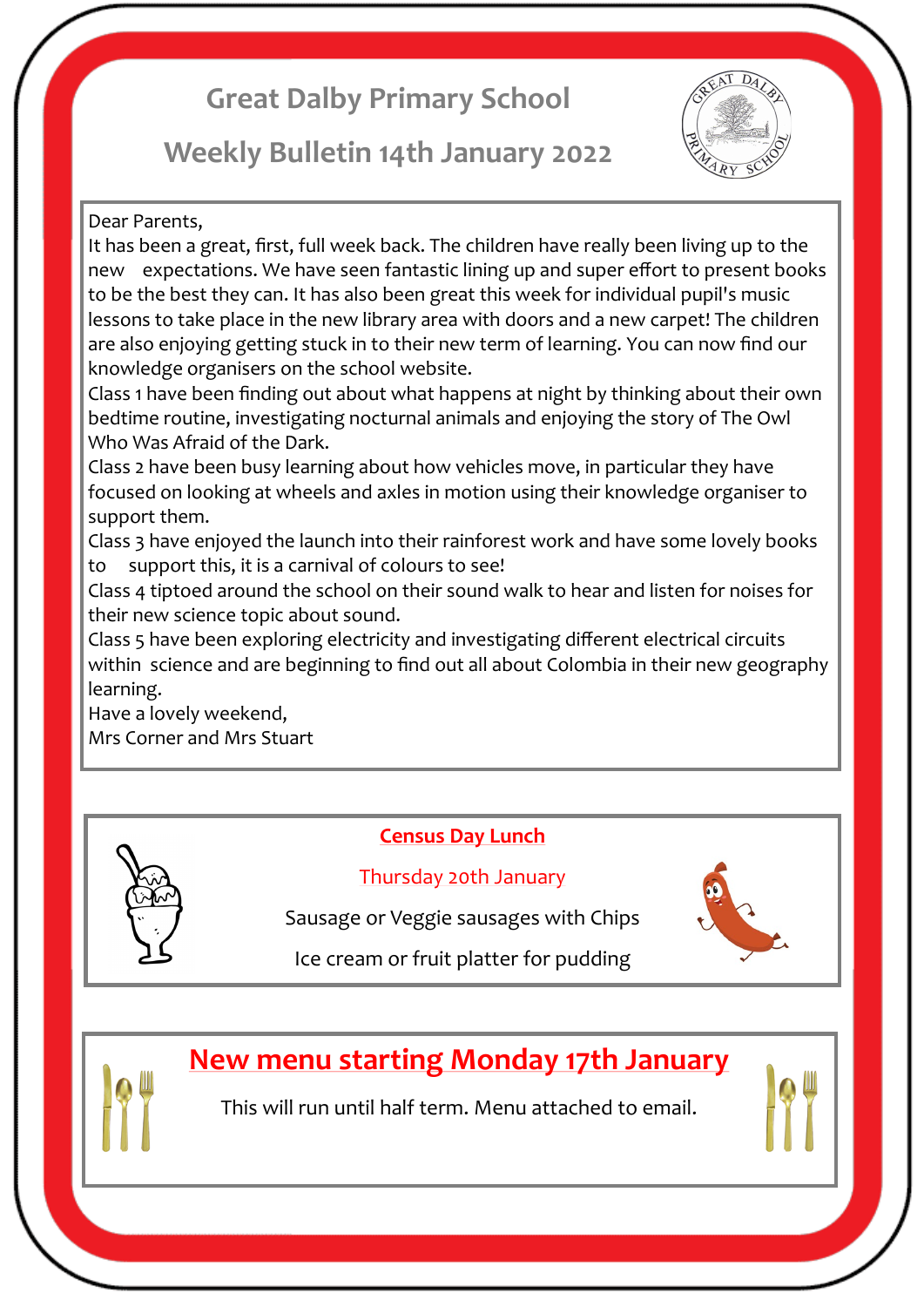

### **Arbor**

Please remember to keep topping up your Arbor School dinners account.



#### **EYFS 2022 starters**

Final reminder that applications for 2022 EYFS places is tomorrow - Saturday 15th Janary [https://www.leicestershire.gov.uk/popular](https://www.leicestershire.gov.uk/popular-now/apply-for-a-primary-school-place)-now/apply-for-a[primary](https://www.leicestershire.gov.uk/popular-now/apply-for-a-primary-school-place)-school-place



#### **Cake Raffle**

We still need volunteers for the cake raffle rota .

If you could donate a cake for our Friday cake raffle then please email office@greatdalby.bepschools.org

## **Reminder**

Please remember a spare pair of shoes / trainers on PE days



## **Covid Update**

Changes to the self-isolation period for those who test postive for COVID-19: From Monday 17 January, people who are self-isolating with COVID-19 will have the option to reduce their isolation period after 5 full days if they test negative with a lateral flow device (LFD) test on both day 5 and day 6 and they do not have a temperature. For example, if they test negative on the morning of day 5 and the morning of day 6, they can return to their education or childcare setting immediately on day 6.

The first test must be taken no earlier than day 5 of the self-isolation period, and the second must be taken the following day. All test results should be reported to NHS [Test and Trace.](https://www.gov.uk/report-covid19-result?utm_source=14%20January%202022%20C19&utm_medium=Daily%20Email%20C19&utm_campaign=DfE%20C19)

If the result of either of their tests is positive, they should continue to self-isolate until they get negative results from two LFD tests on consecutive days or until they have completed 10 full days of self-isolation, whichever is earliest.

Anyone who is unable to take LFD tests or anyone who continues to have a temperature will need to complete the full 10 day period of self-isolation.